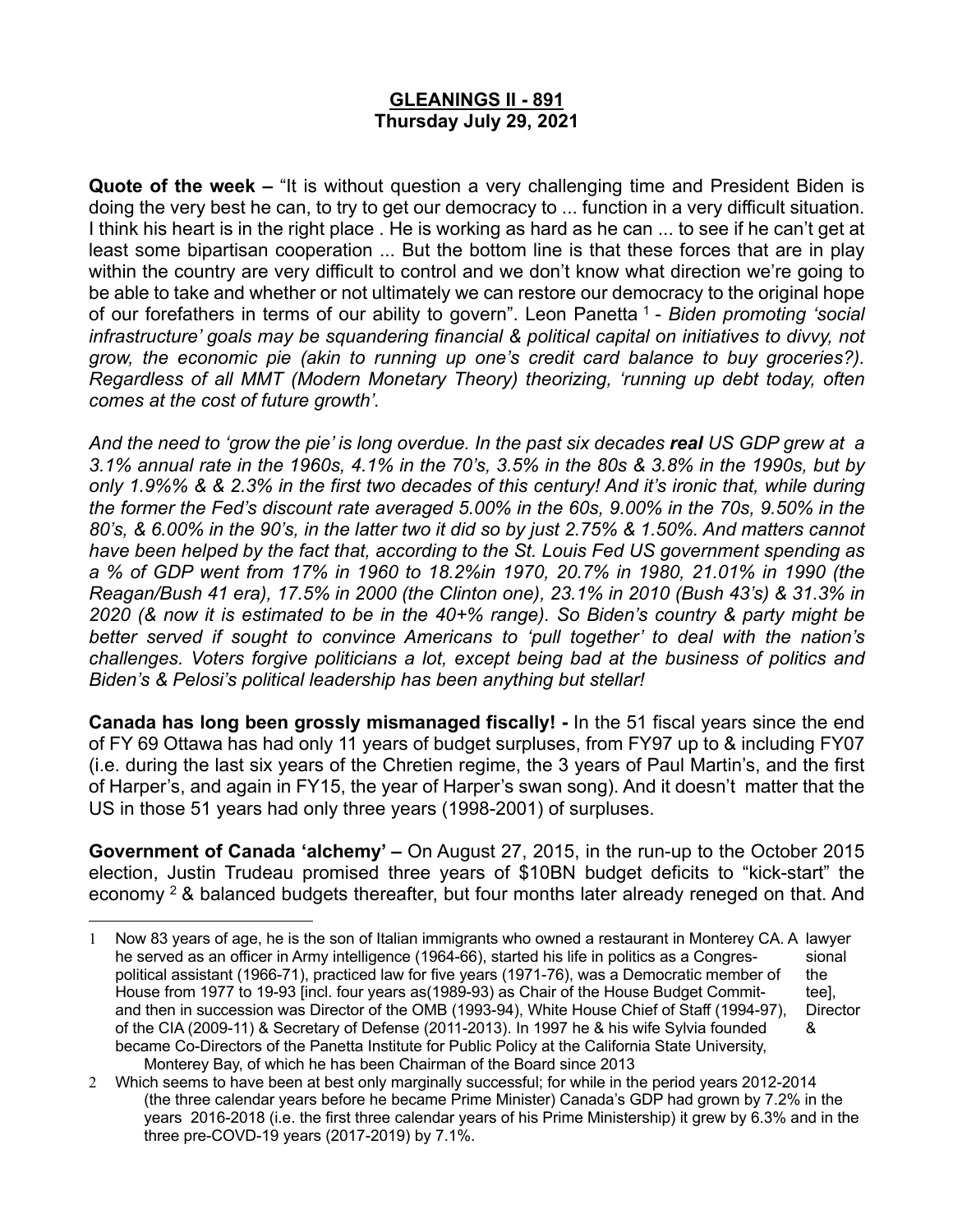in its first three years the Trudeau government's budget deficit never came even close to his \$10BN target & thereafter only got worse Thus in FY20 (to March 31, 2020, only six weeks after COVID-19 had hit the headlines & the stock market been routed) his government spent \$363BN & had a \$29BN deficit (i.e. 8% of total expenditures) & in the year ended last March 31, it spent \$479BN & had a \$354BN deficit, i.e. revenues only covered 30% of its spending. (with 70% paid for with "funny money".) And with an election now rumoured for September 13 [depriving all MPs first elected in 2015 (i*ncl. at least 10 Liberals*) from the six year eligibility provision for a pension at age 55], while the latest polls indicate a 35.1%, 28.5%, 19.9%, 7.1% & 8.4% Liberal. Conservative, NDP, BQ & Other split, reports are that Conservative MPs are far better funded than those of the other parties; so hopefully Canadians, when they mark their X on Election Day will remember that Trudeau has proven himself to be a lousy leader not worth & being given a second term as the leader of a majority government (& replace Diefenbaker as Canada's 10<sup>th</sup> longest-serving Prime Minister?).

**Home eviction tsunami around the corner? –** On Saturday August 1, the US federal home eviction moratorium that prevented renters from being given notice and/or being evicted from their homes for non-payment of rent will expire (*and only ten states & DC have supplementary renter protection in place, most of which will also expire within the next month or so*). In the aggregate renters owe landlords US\$23BN, i.e. US\$3,700 per household (*so roughly one in ten US households could become homeless*). The highest incidence of rent arrears is in Alabama & Mississippi, Alaska, Southern California, the Carolinas/Georgia region and Minnesota & South Dakota. In New York City some 400,000 renters are behind, while percentage-wise the most affected municipal entities include Jenkins County GA (3,500 households) – 24.3%, Sullivan NY (30,000) – 18.9% & Fresno CA (173,000) - 17.6%.

| Country              | 2021  | 2020  | 2019  |
|----------------------|-------|-------|-------|
| <b>United States</b> | 37.73 | 29.35 | 31.00 |
| India                | 33.38 | 23.29 | 27.91 |
| Canada               | 25.49 | 21.67 | 23.69 |
| Japan                | 25.34 | 21.58 | 24.67 |
| Italy                | 24.17 | 18.71 | 21.20 |
| China                | 18.43 | 15.80 | 15.71 |
| Spain                | 18.22 | 12.36 | 14.54 |
| <b>UK</b>            | 15.05 | 13.22 | 15.77 |
| Hong Kong            | 14.62 | 14.84 | 14.61 |
| Russia               | 10.96 | 8.21  | 9.65  |

#### **Shiller CAPE (Cyclically Adjusted Price Earnings) ratios –** On June 30 they were :

*What I first learnt about the stock market was that the 'normal' P/E ratio range is 10 to 20 3 & that the further it is outside this range, the greater the need for caution; for >20x a stock may be overpriced, while <10x there may be indicative of undue management and/or survival problems/risks, that would justify some study & independent thinking. I have never owned a stock with a P/E of >20 but have made some nice money with some with P/Es of < 10.*

<sup>3</sup> To put this in perspective, topping a long list of 'high P/E stocks ' is Green Dot, a pasadena CA-based, 1,200 employee, 22 year-old company, purportedly the world's largest prepaid credit card company and is lshown as having a P/E of 4,611x and two names I recognized ,Tesla with 658x & Moderna with 269x.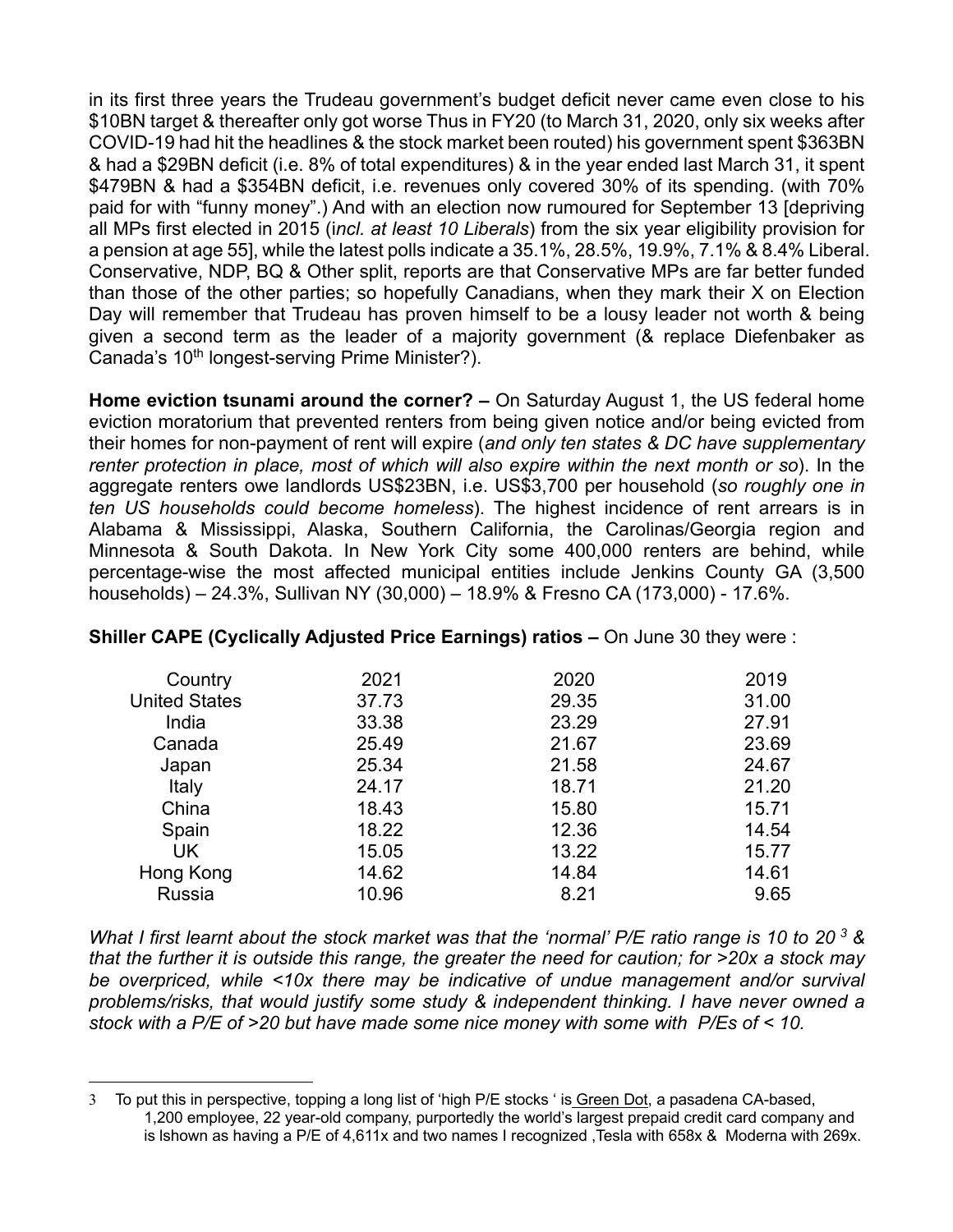**This will be a big week for US corporate earnings –** For it will feature 2Q earnings reports from the GAFAM/FAAMG companies (Google/Alphabet, Apple, Facebook, Amazon & Microsoft  $4.5$ ) &, at midweek, the regular two-day Fed FOMC meeting  $-$  In his usual post-FOMC press briefing Fed Chair Jerome Powell told those present that the US economy is still a "good deal away" from making progress towards fulfilling "its dual mandate of stable prices & maximum employment" &, has "some ground to cover on the labor market side" and that the Fed was "not considering cutting its purchases of mortgage-backed securities" *(MBS)* before the overall tightening process begins *...* There is little support for the idea of tapering MBS earlier than Treasurys" (although conceding some support, once the process begins, for tapering MBS faster than Treasurys). Still, Gus Faucher, Chief Economist at PNC Financial Services <sup>6</sup> believes that "with its July 28 meeting the FOMC has started the tapering clock".

**VIEs (Variable Interest Equities) –** Foreigners who buy 'Chinese stocks' are being misled. For by law foreigners cannot own shares in Chinese companies. So, rather than getting an equity interest in a Chinese company, their money goes into an offshore 'financially-engineered' product without ownership rights. For to get around the law a Chinese company must create an offshore entity in, say, the Caymans with "certain carefully curated" (*i.e. "arranged* ") economic interests in the company" that don't entail ownership rights. In other words, investors get shares in a company with only a contractual relationship with the Chinese company, rather than the 'real thing'. So a VIE is unlike an ADR (American Deposit Receipt) which represents a specified number of shares of a foreign company held in trust for the investor by an American bank. And recently introduced regulations now deprive investors from getting an insight into Chinese companies' finances & operations; for they stipulate that Beijing's regulators must 'process' company reports before they can be published.

**Watershed in Global Trade? -** According to the IMF Directory of Trade Statistics, since the turn of the century the US' share of global trade has declined from 80% to 27% and that of China risen from 17% to 70% (*in part due to the US 'outsourcing' manufacturing to China?*). And according to the World Bank, in 2019 the ratio of exports as a percentage of GDP was 57% for China vs. 8% for US (and 44% for the EU, 36% for Mexico, 33% for South Korea, 26% for Canada, 17% for the UK & 14% for Japan)*.* 

#### -o-o-o-o-o-o-o-o-o-o-o-

### **DRAWING FURTHER APART : WIDENING GAPS IN THE GLOBAL RECOVERY (IMF, Gina Copinath)**

The global economic recovery continues but with a widening gap between advanced-, & emerging market/developing-, economies. Our latest global growth forecast of 6% for 2021is unchanged from the previous outlook *report* but its composition has changed. Growth prospects for the former have improved by 0.5% but this is offset by a downward revision of the latter, (*largely?*) driven by a downgrade for emerging Asia.

<sup>4</sup> That between them account for over one-fifths of the total capitalization of all S&P 500 companies

<sup>5</sup> That have P/Es of 33.90, 33.49, 31.91, 79.41 & 39.44 respectively.

<sup>6</sup> Pittsburgh PN-based, with assets of US\$470BN, it's the nation's seventh-largest bank (after JPM with US\$3.2TR, BoA with US\$2.3TR, Wells Fargo with US\$1.8TR & Citi with US\$1.7TR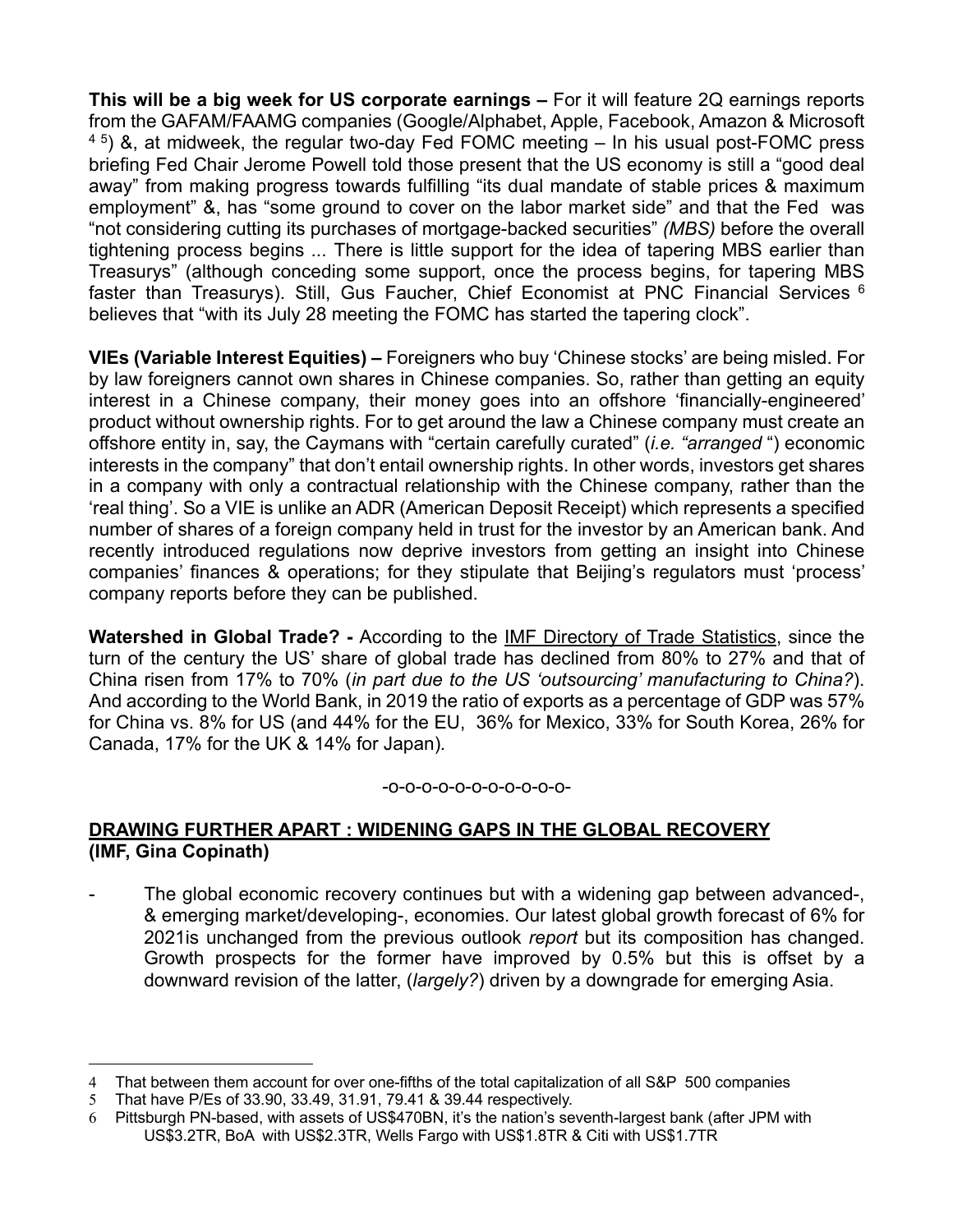|                                         | <b>Forecast GDP Growth Rates</b> |         |         |
|-----------------------------------------|----------------------------------|---------|---------|
|                                         | 2020                             | 2021    | 2022    |
| <b>World Output</b>                     | $-3.2\%$                         | $+6.0%$ | $+4.9%$ |
| Emerging & Developing Economies         | $-2.1\%$                         | $+6.3%$ | $+5.2%$ |
| <b>EM &amp; Middle Income Economies</b> | $-2.3%$                          | $+6.5%$ | $+5.2%$ |
| Low Income Economies                    | $+0.2%$                          | $+3.9%$ | $+5.5%$ |

In closing three caveats are added. Fiscal action should be nested within a credible medium-term fiscal framework to ensure debt remains sustainable. Central banks should avoid prematurely tightening policies but be prepared to move quickly if inflation expectations show signs of de-anchoring (*i.e get out of hand?).* And the *global*  recovery is not a sure thing unless the pandemic is beaten back quickly.

*The writer (age 49) has been the IMF's Chief Economist & Director of Research since October 2018. She is on a leave of absence as Harvard's John Zwaantra's Professor of International Studies and Economics. The 11th holder of the post 7, & the first woman to do so, she is a naturalized US citizen & an Overseas citizen of India who by age 30 had amassed a BA from the University of Delhi, MAs from that university & from the Delhi Scool of Economics, and from the University of Washington, and a PhD from Princeton* 

# **FAULT LINES IN THE WORLD ECONOMY (The Economist)**

- The pandemic caused a fearsome economic slump, but now an awesome boom is in full swing & stock markets are on a tear, and the global economic growth rate at an exuberant post-2006 high. But (*at least?*) three fault lines below the surface will determine who will prosper & whether this most unusual recovery can be sustained.
- One divides the 'jabs' from the 'jab-nots'; for only those countries that get lots of vaccines into arms will be able to tame COVID-19 & so far only one in eight people in the world is "fully protected", *with the evidence growing that this may not apply to the increasingly dominant Delta variant?* The second applies to the supply & demand situation. A shortage of microchips has disrupted the manufacture of electronics & cars, The cost of shipping goods from China to US West Coast ports has quadrupled (*and that of shipping them through the Suez Canal must also have risen after its blockage? <sup>8</sup>*). And other problems may pop up. In some countries (*North America?*) people seem more interested in having a drink in a bar than in working behind the bar in a bar. House prices have surged, which soon will affect rents, both of which could contribute to inflation. And finally there is the question of the withdrawal of stimulus. Rich country central banks have bought assets worth over US\$10TR (10+% of global GDP) and they are nervously wondering how to extricate themselves without causing a flap in capital markets by doing so too quickly (as China may already have done?). And in some countries the flow of "stimmies" may soon end.

<sup>7</sup> You are never too old to learn and it came as a big surprise to me that Wm,C.Hood, a former boss of mine in the Department of Finance held the post for seven years from 1980.

<sup>8</sup> MV Ever Given, at 220,940 tonnes & a length of 400 meters, and one of the world's largest container vessels, that caused that mess, finally arrived in Rotterdam on Thursday July 28, three days late.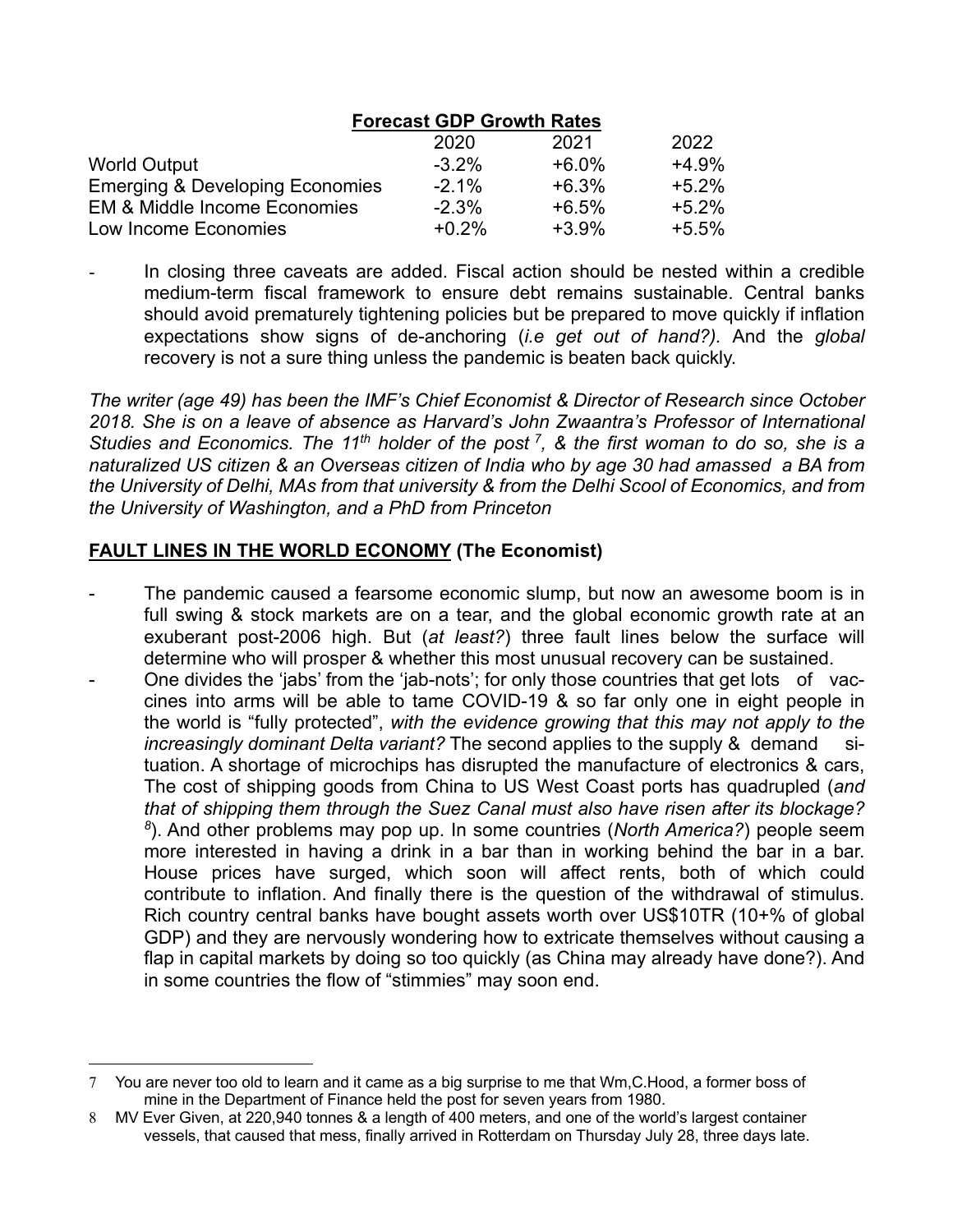*But the pandemic recession has now been ruled the shortest ever; officially it lasted only two months (March/April 2020), half as long as the 1980-, & one-quarter the 2001-, ones.* 

# **BIDEN'S NEW CHINA DOCTRINE (The Economist)**

- *- President Obama signed the TPP (Trans-Pacific Partnership) on February 4, 2016, four months after Hillary Clinton (who had once supported the idea) had nixed it since, in its final form, it didn't meet the "high bar" she had set for it. But on January 23,2017, three days after his inauguration President Trump signed an order for the US withdrawal.*
- *-* And now Joe Biden is converting Trumpian bombast into a doctrine that pits America against China in a political struggle he says can only have one winner & that is based on a belief China is "less interested in coexistence and more... in dominance". So between them they have now engineered the most dramatic break in American foreign policy since the days of Richard Nixon, half a century ago.
- And while much of Biden's new doctrine makes sense, it's details contain much to worry about, if only because it is likely to fail. For, while he uses strident rhetoric to galvanize Americans into having more of an 'anti-Yellow Peril' Pearl Harbour spirit & a sense of national purpose, in its fine print it is full of industrial policy, government intervention, planning & controls. And his allies & potential allies are likely to be turned off, rather than be attracted, by his nationalism.

*Playing the game by the other guy's rules is typically a losing proposition. And Biden's strategy seems similar to President Xi's, namely to subordinate economic-, to political-, considerations. This tends to build 'Giants of Steel with Feet of Clay' (Daniel 2 : 31-32) as Hitler found out the hard way, after he fell victim to the 19th century "Drang Nach Osten" siren song & Breshnev did when he got into an arms' race with Ronald Reagan. While the idea that membership in the WTO would make China a more "responsible stakeholder" in the US-structured-, & dominated-, post-WW II international community was proven to be flawed, there has long been proven to be much merit in the observation, attributed to Sun Tsu 2500 years ago, to "Keep your friends close and your enemies closer". And the Biden doctrine is breaking both bits of Sun Tsu's advice, alienating traditional-, & potential new-, allies and girdling his country's loins for a possible armed go-around with a country that has been 'buying' allies' left, right & centre, building a 'blue water' navy that could be a serious challenge to the post WW II US control of the oceans, launching the Belt & Road initiative, developing Mach 5 anti-aircraft carrier missiles & now reportedly building 100+ new LCBM silos, all activities with little real long-term economic benefits, as the country faces the demographic & economic challenges inherent in a shrinking & aging population.*

## **BANK OF CANADA SHOULD 'BE HUMBLE' ON INFLATION RISK (BB, Shelly Hagan)**

- In a Tuesday July 27 telephone interview he said that there is a chance that underlying price pressures in the *Canadian* economy will keep inflaion remain above the Bank's 1- 3% 'control range' into 2023, whereas the Bank's official position is that inflation will remain above 3% for *just* much of this year before falling back closer to its target in 2022, with Bank of Canada Governor Tiff Macklem telling reporters "We expect the factors pushing up inflation to be temporary ..."
- But Dodge's view is that Macklem c.s. may be proven wrong & that by insisting it's all temporary they may "undermine their own credibility, which is unfortunate ... It's better